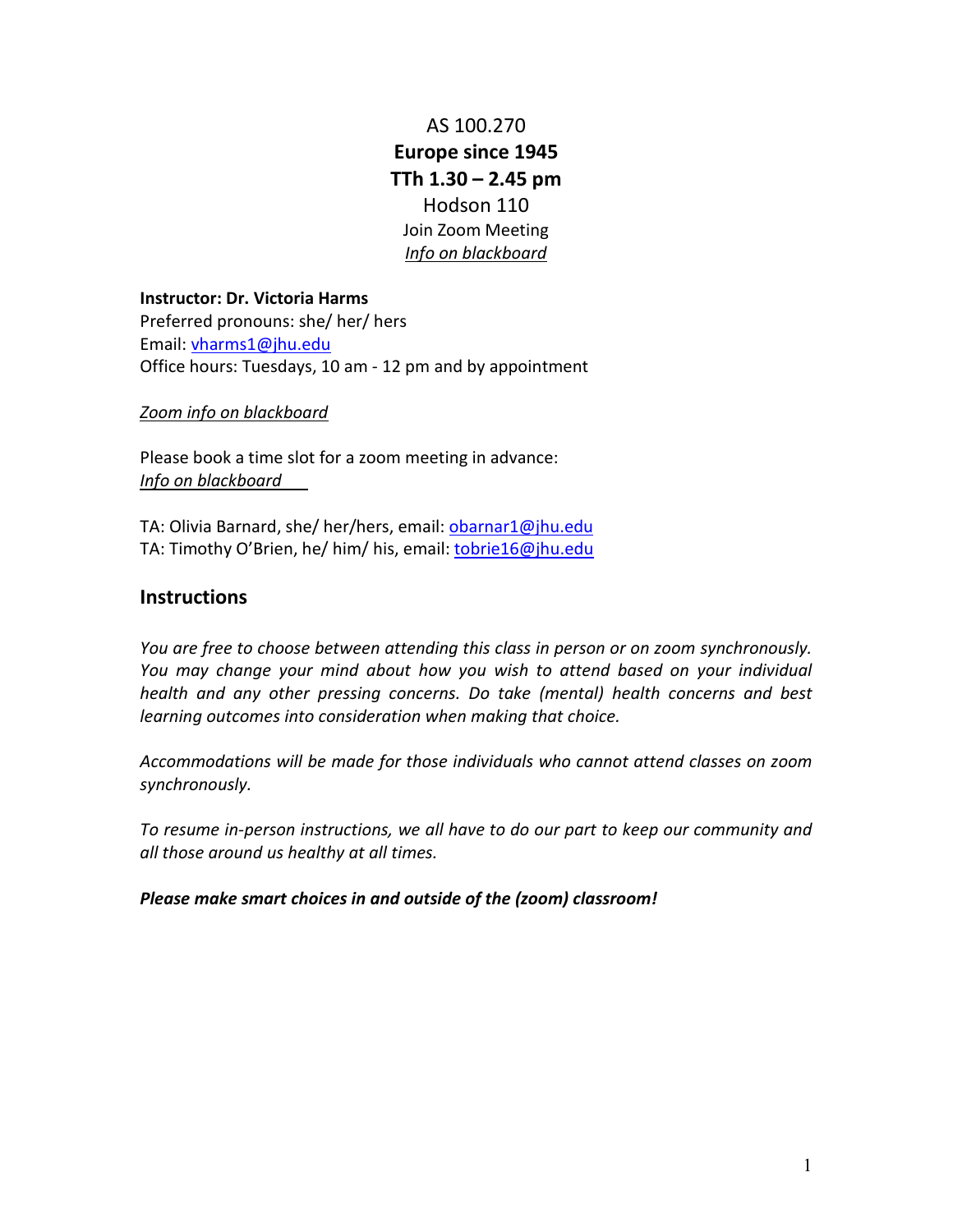# **Description**

In this class on European history since 1945 we focus on such topics as the Cold War divide, the transatlantic alliance, détente, migration, European integration and the EU We cover the period from the end of World War II until today. We will discuss academic literature, movies, documentary films, textual and visual primary sources, and more. Students are expected to engage with recent academic and non-academic literature on the topic, primary sources, documentary, and feature films. This is a discussion-based class. Be prepared to read short texts and watch short videos in class and discuss them with your peers in person and on zoom. We will split up into smaller groups during most sessions. Please be ready to manage a worksheet, a zoom break out room, online videos and texts at the same time.

# Learning objectives:

- $\checkmark$  Assessing secondary literature and historical narratives
- $\checkmark$  Social skills such as leading discussions, debating ideas and arguments
- $\checkmark$  Analyzing and interpreting primary sources of all sorts
- $\checkmark$  Understanding concepts such as nationalism, racism, gender, class, etc.
- $\checkmark$  Understanding comparative and entangled history
- $\checkmark$  Enjoying the study of history and engaging intellectually with your peers

# General Reading:

• Judt, Tony. *Postwar. A History of Europe since 1945*. New York: Penguin, 2005.

*This syllabus serves as a contract between you and me that explains what I expect of you, and what you may expect of me. By enrolling in this class, you accept the terms laid out below. Please read them carefully. If at any time I need to make changes to the syllabus, I will provide as much advanced notice as possible.*

*Please declare your preferred name and pronoun.*

# **Grading:**

30% Class Participation 25% Quizzes 25% Primary source analysis 20 % Movie Analysis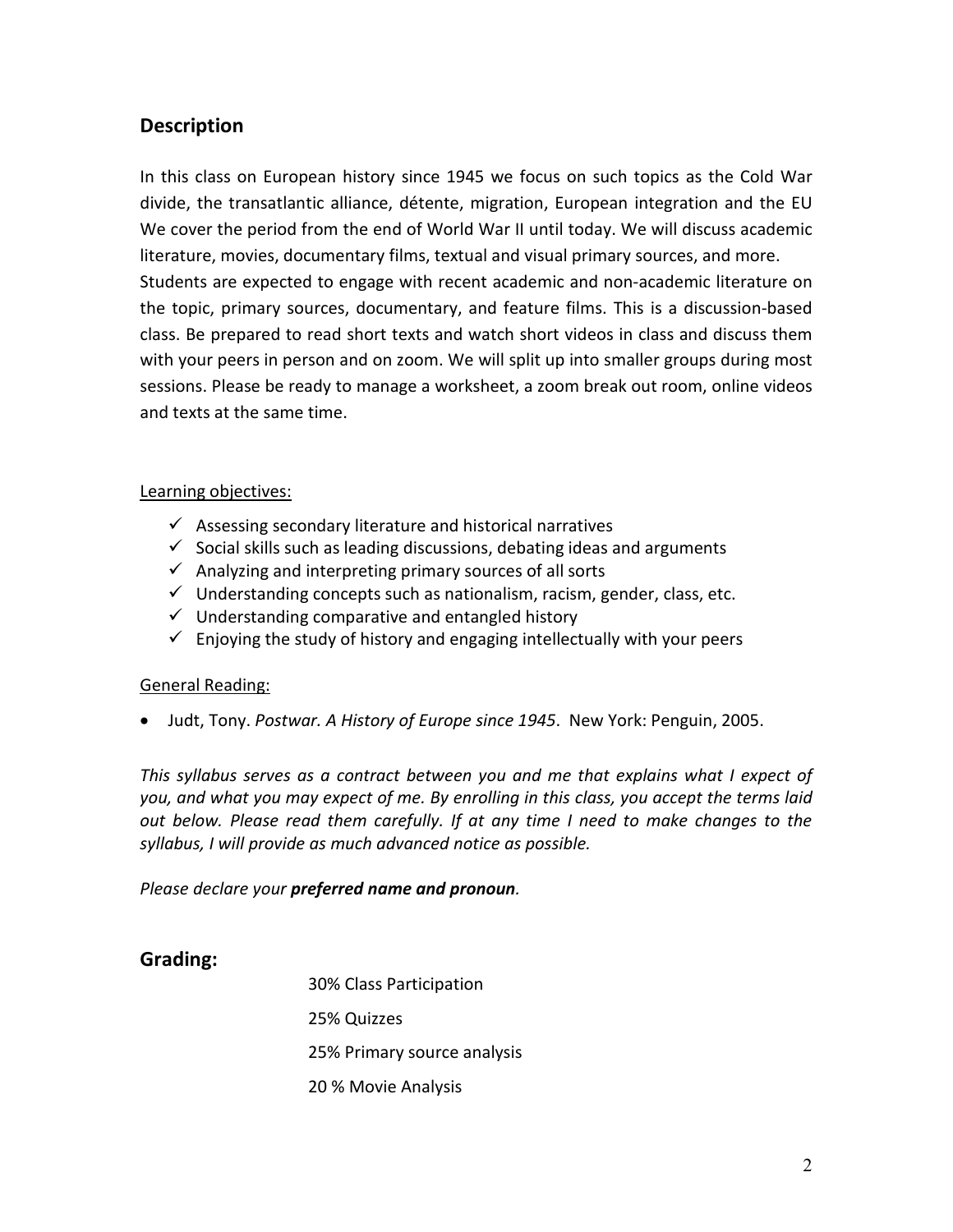# **Assignments**

# **Class Participation: 30%**

Make sure you come to class prepared and on time. Attendance does not equal participation.

Lecture course or not, this is an interactive class. Expect to spend 30-40% of our time working in small groups.

You are expected to engage with the assigned material as well as with your fellow students during discussion sessions, group work, and in break out rooms.

You are encouraged to ask questions, even if you only ask for clarification. This is *your* class, make the most out of it.

You are free to present criticism of content and/ or the class as such during class, in an email, during office hours with the instructor or the TAs, anonymously or not. Common rules of courtesy apply.

# **Quizzes: 25%**

We will write at least six pop quizzes in the course of the term, graded on a scale of  $0 - 5$ points each. The lowest grade will be dropped. You will find reading questions for each class on blackboard. The questions on the quiz are identical to one or two of those provided in advance.

Please submit your response to the corresponding quiz on blackboard. You are encouraged to simply type up or copy paste your pre-written note or upload a photo of your handwritten note.

You have five minutes or more to tweak your response.

# **Primary Source Analysis: 25%** (**max. 6 pages plus bibliography**)

Pick a primary source from the list provided on blackboard and analyze it.

You are expected to observe the formal requirements (see here and below).

Make sure to properly introduce the source and author (W-questions). You are expected to address such issues as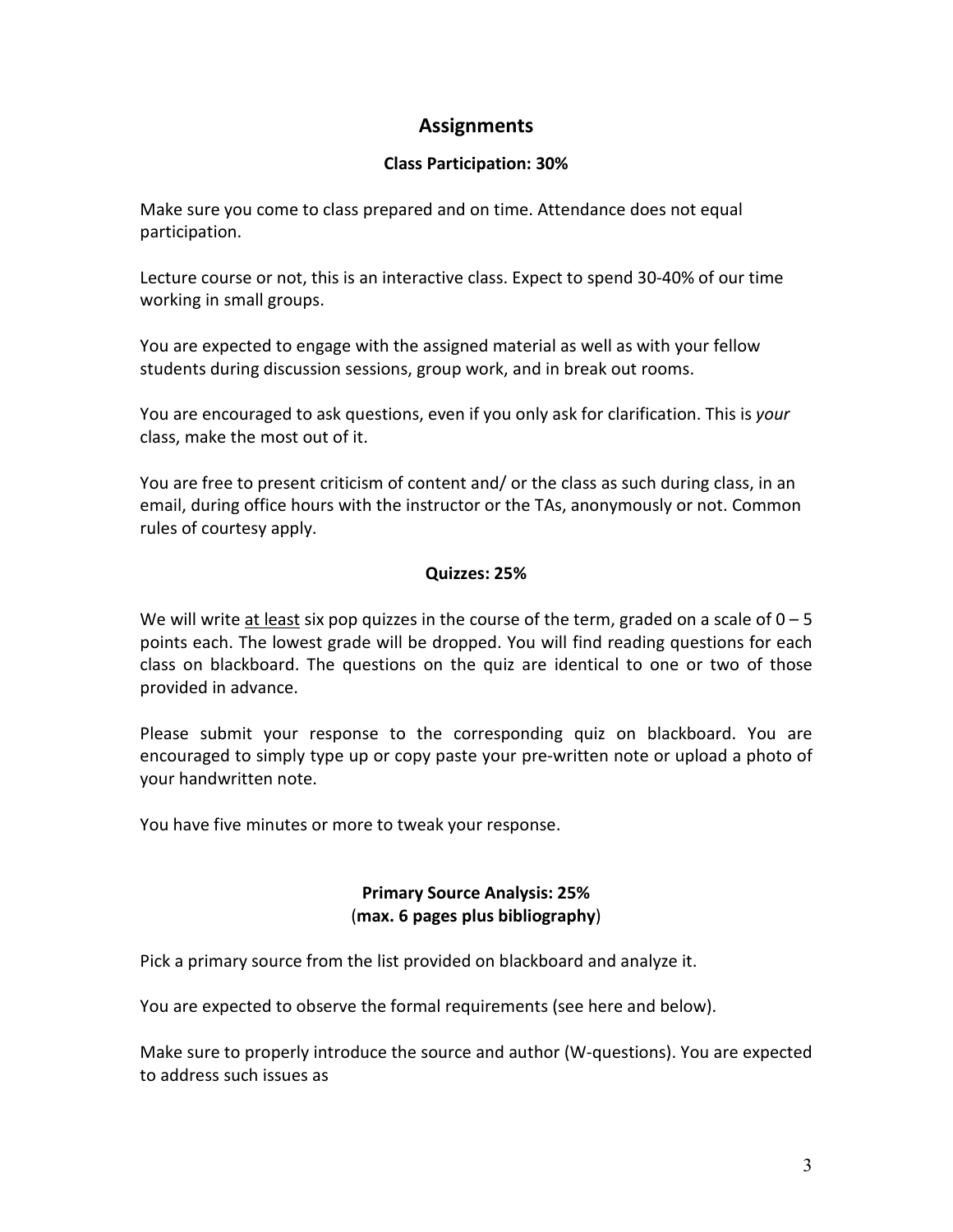- the author's position and background
- the target audience
- the author's intentions
- message(s)
- possible biases
- meaning and historical relevance of the source

You are expected to lay out the historical context that has informed this source. Carefully differentiate between that historical context (before the writing of the source) and the aftermath/ consequences of that source.

The essentials and requirements of a primary source analysis will be discussed in class.

Please enter your choice of primary source in the corresponding **journal** on blackboard **by March 12, 2021.** You are encouraged to include preliminary ideas, literature, tentative arguments, and questions. Only you and the instructors can read the journal content.

**Deadline: March 22, 2021 at 11.59 pm SUBMIT VIA TURNITIN**

# **Movie Analysis (4 pages max plus bibliography) 20%**

Select a movie from the list provided on blackboard. You are expected to write a summary and analysis of the movie situating it within European history.

You are expected to explain what parts of European history the selected movie reflects and which kind of story/ stories of Europe it tells and from which perspective.

In addition to an analysis of the content, you will have to address the time of production, message, and potential audience of the movie.

Support your analysis with references to material assigned and discussed in class as well as sources and literature you have researched yourself.

We will discuss each movie in small groups and you as a group will be asked to present your choice to the entire class.

Please submit your choice of movie, any questions or additional information to the journal on blackboard by **April 14, 2021 EOD.**

# **Deadline: 24 April 2021, EOD. BLACKBOARD TURNITIN**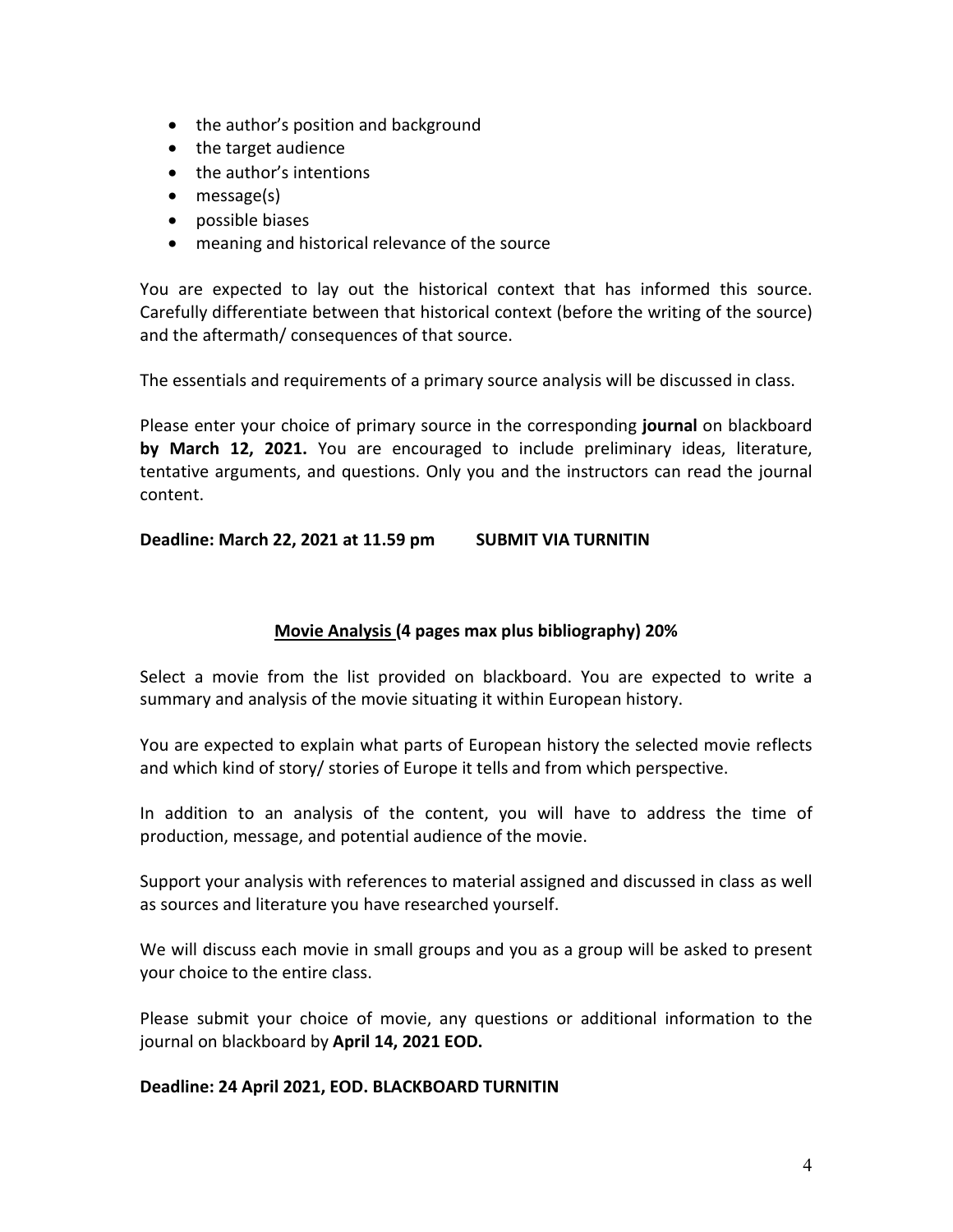- 1. *Ida,* dir. Paweł Pawelowsky, 2013. (kanopy) set in post-war Poland
- 2. *The Baader Meinhof Complex*, dir. Bernd Eichinger, 2010. (PN1997.2.B325 2010 and online for \$2.99) – set mostly in 1970s West Germany
- 3. *Man of Iron*, dir. Andrzej Wajda, 1981. (PN1997 .M366 2010) set in Poland 1980
- 4. *Beautiful People*, dir. Jasmin Dizdar, 1999. (online) set in the UK in the 1990s
- 5. *California Dreamin'*, dir. Cristian Nemescu, 2007. (online) set in Romania in the late 1990s
- 6. *Kebab Connection*, dir. Anno Saul, 2004. (Kanopy) set in Germany in the 2000s

# **Written Assignments**

In addition to the formal requirements specified below, essays are graded based on

- $\checkmark$  primary and secondary sources consulted
- $\checkmark$  clarity of argument
- $\checkmark$  style of writing
- $\checkmark$  organization and structure of paper
- $\checkmark$  consistent and correct use of references

# **This is a history class. You are expected to research reliable, verifiable primary and secondary sources on your own.**

Formal requirements:

- **Complete "pledge of academic integrity" by February 5, 2021 EOD.** Details below under general policies.
- Normal margins 1" top & bottom, 1''25 left & right, 12 pt. font size, font: Times (New Roman), Arial, Calibri, Cambria or similar.
- Submit to turnitin on blackboard
- Insert page numbers
- Add a title
- Add your name to the document and the file name.
- List of references always appears on a separate page (does not count towards page limit).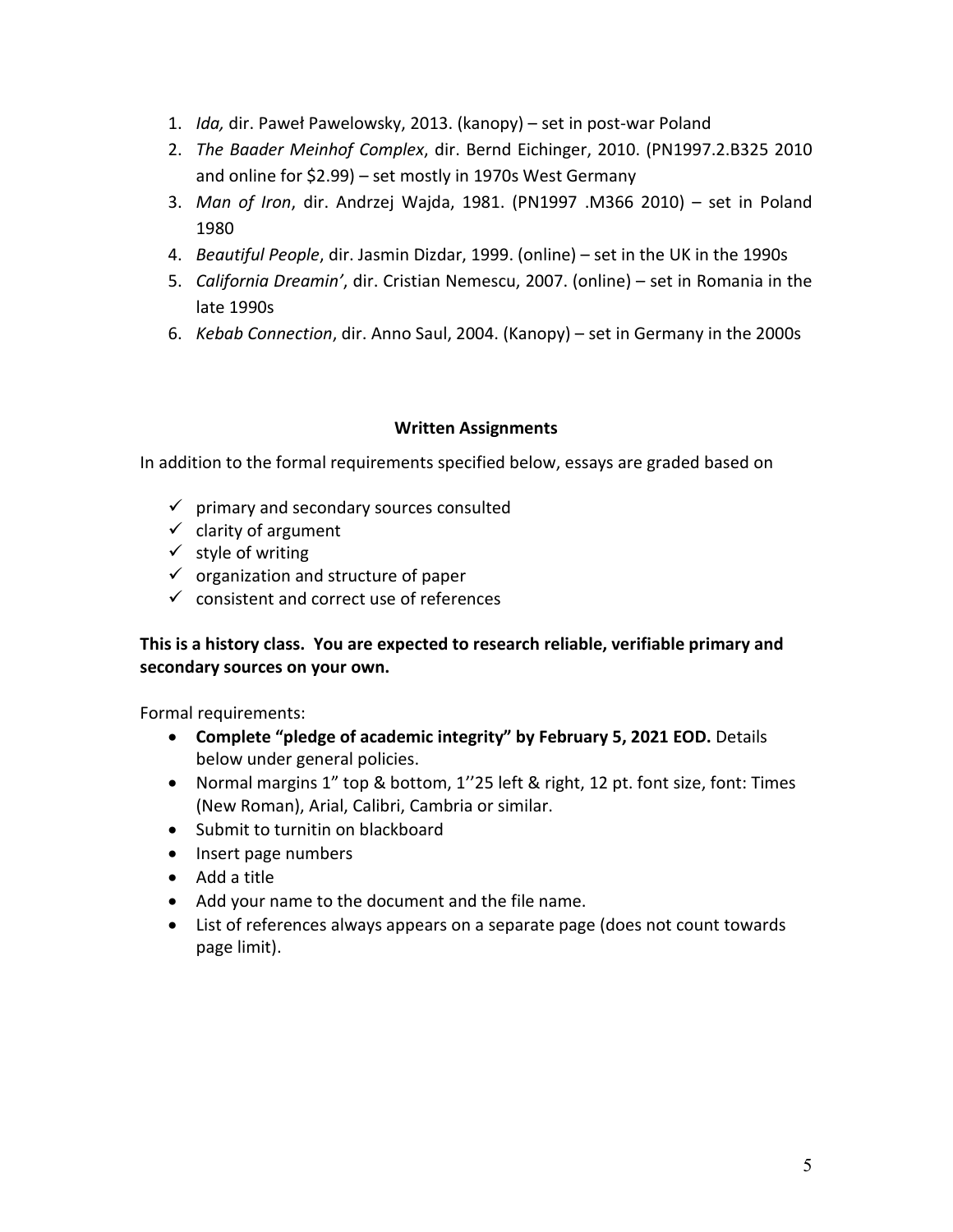# **COVID-19 PROTOCOLL**

If you found it difficult to develop a proper and effective routine in the spring, please consult the CER's student guideline: [https://cer.jhu.edu/page/preparing-to-take](https://cer.jhu.edu/page/preparing-to-take-courses-remotely)[courses-remotely.](https://cer.jhu.edu/page/preparing-to-take-courses-remotely) Try to establish a pattern and reserve class time for this class only.

Whether you are on zoom or attend in person, please observe a modicum of professionalism.

Please avoid animated zoom backgrounds or other forms of distraction.

It is *not* a problem if a family member barges in on you during our zoom class. It happens. Same goes for cats and dogs (or whatever kinds of pets you have) as long as they do not become a constant distraction. Kep pet duties to a minimum during active class time.

I understand that turning your camera on might be impractical (weak connection) or uncomfortable. You are not obliged to have your camera at all times. However, to have a proper conversation in class and to interact with peers (especially with those who have hearing difficulties), I would like to encourage all of us to have our cameras on. You are free to choose your background (again with a sense of professionalism) if you do worry about your privacy.

There are multiple reasons why I would like to ask all of us to keep our cameras on, if possible: we all tend to be more attentive and focused, and thus will learn more easily, when we can actually see the people we interact with. Seeing each other creates are more productive and (hopefully) enjoyable learning environment. We are not a random collection of people, but we are a *community*. Please be mindful that individual circumstances may vary, and let's pause judgment for some time, we do not always know what a person is going through.

Please not the JHU [guidelines for recording on zoom.](https://keepteaching.jhu.edu/wp-content/uploads/2020/08/Zoom-Guidelines-08182020_KeepTeaching.pdf) Recordings will not be shared outside of this classroom and will be deleted upon completion of this course. It is not permitted to record lectures or discussions on any other device.

If you have to take this class asynchronously, please let the instructors know. We will provide zoom recordings of the lectures and adjust the assignments accordingly.

If you find yourself in a hostile or adverse environment, please take good care of yourself. If you sense that something is not right, do not wait, trust your instinct, talk to friends, get assistance. Do not hesitate to reach out to the [Counseling Center](https://studentaffairs.jhu.edu/counselingcenter/) during regular working hours 410-516-8278. After hours: press 1.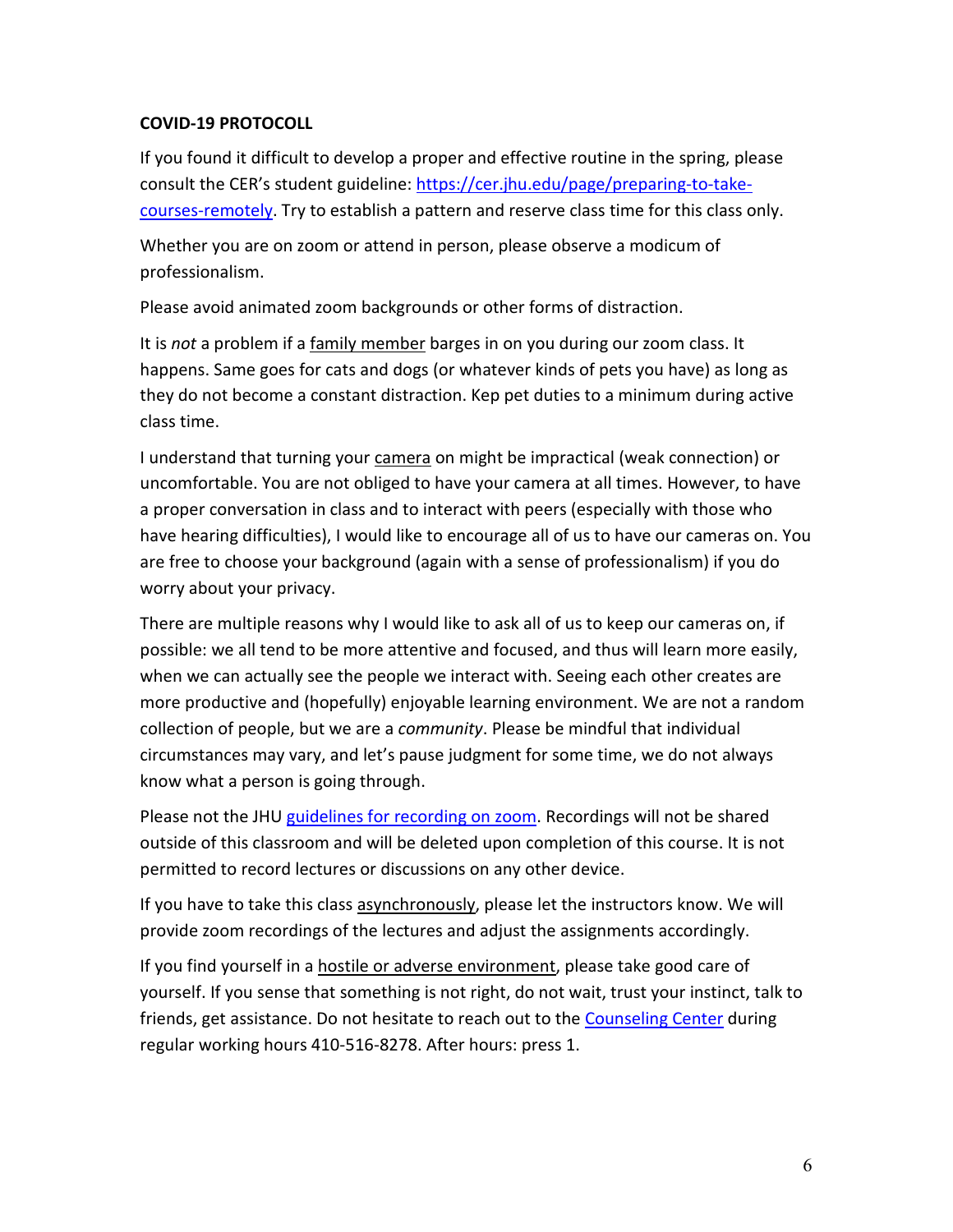# **Schedule**

**January 26** *ZOOM ONLY* **Introduction**

#### **January 28: End of World War II**

*ZOOM ONLY*

Tony Judt, "The Legacy of War," in *Postwar. A History of Europe since 1945,* pp. 13-40

[UN Declaration of](https://www.un.org/en/universal-declaration-human-rights/) Human Rights, 10 December 1948.

#### **February 2: A New Order**

*FROM THIS DAY ON: IN-PERSON* AND *ON ZOOM* Documentary film: "Night and Fog," directed by Alain Resnais, 1956. (Runtime: 32 mins.)

- George F. Kennan, "The Long Telegram," (22 February 1946), in *The Origins of the Cold War*, rev. ed., ed. Kenneth M. Jensen (Washington D.C.: U.S. Institute of Peace Press), pp. 17-31.
- "The Truman Doctrine" (12 March 1947)
- Andrei Zhdanov, "Two-Camp Policy" (September 1947)"

both in *From Stalinism to Pluralism: A Documentary History of Eastern Europe since 1945*, edited by Gale Stokes. New York, Oxford University Press, 1991, 35–42.

# **February 4: Recovery**

Tony Judt, "The Rehabilitation of Europe," in *Postwar*, pp. 63-82 and 86-99.

# **February 9: Stalinism in Eastern Europe**

Tony Judt, "Into the Whirlwind," in *Postwar*, pp. 165-193.

#### **February 11: The Beginnings of Western Europe**

Tony Judt, "The Politics of Stability, in *Postwar*, pp. 241-276 (stop mid-276).

# **February 16: Decolonization**

Tony Judt, "Lost Illusions," in *Postwar*, pp. 278-302. (**not** entire chapter, only first half!)

*This half of the chapter provides the historical context for the discussions in our next two meetings.*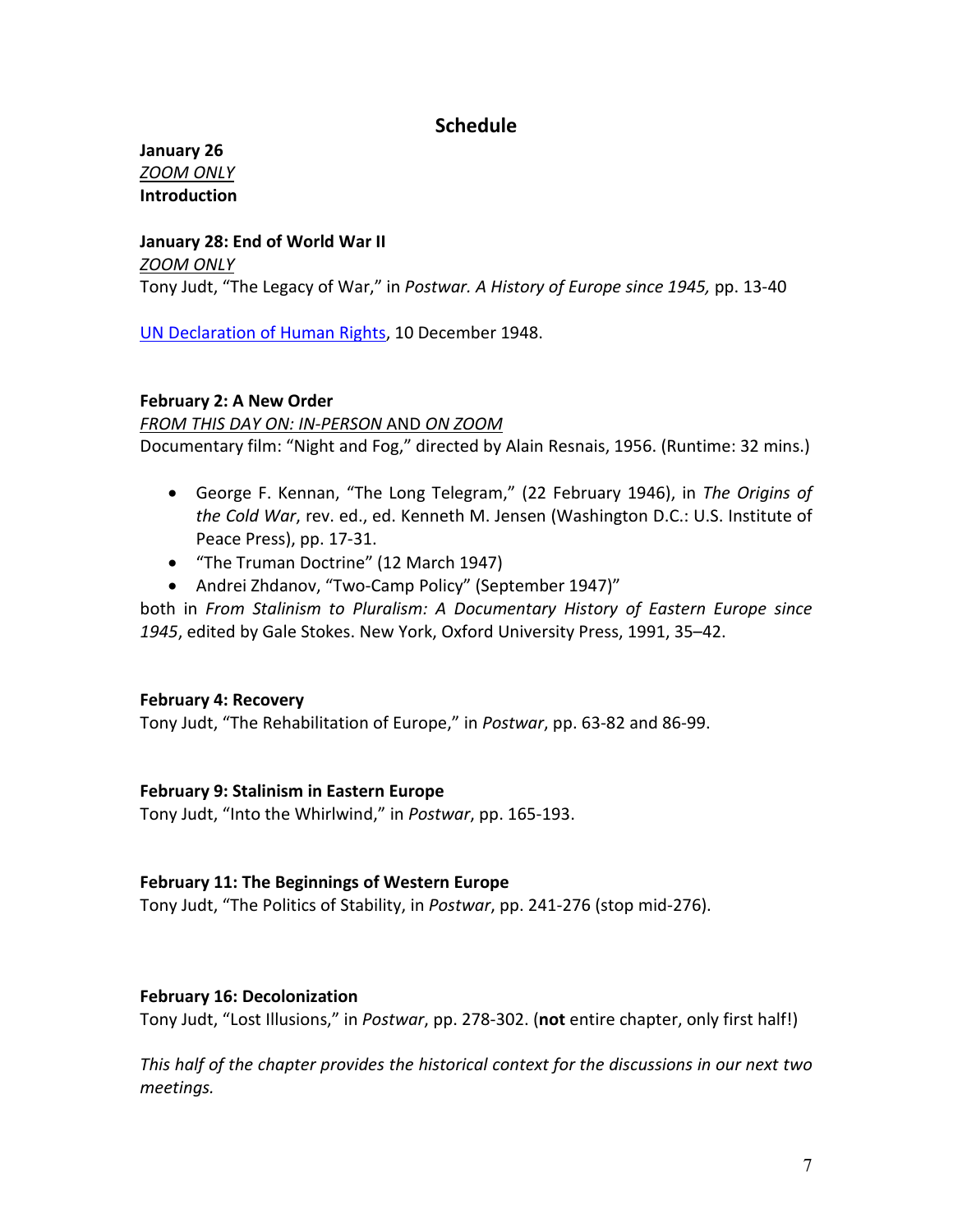# **February 18: The End of the French Empire**

Movie: "The Battle of Algiers," dir. Gillo Pontecorvo, 1966, 120 mins. (Kanopy)

*These primary sources relate to the beginning of movie:*

- National Liberation Front FLN, Proclamation, Nov 1954
- François Mitterand, Speech, Nov 1954

in *Voices of Decolonization. A Brief History with Documents*, ed. by Todd Shepard. Boston/ New York: Bedford/ St. Martin's, 2015, pp. 96-103.

# **February 23: The End of the British Empire**

- United Nations General Assembly, "Declaration on Granting of Independence to Colonial Countries and People," (14 December 1960)
- Harold Macmillan, "Wind of Change Speech," (3 February 1960).

in *Voices of Decolonization. A Brief History with Documents*, ed. by Todd Shepard. Boston/ New York: Bedford/ St. Martin's, 2015, pp. 138-141 and 143-146.

#### **February 25: Eastern Bloc Consolidation**

Tony Judt, "Lost Illusions," in *Postwar*, pp. 309-323 (**second half** of chapter!).

Read **two** of the sources below for in-class discussion:

- Doc 24: The 'Sixteen Points' Prepared by Hungarian Students, October 22-23, 1956.
- Doc 57: Working Notes and Attached Extract from the Minutes of the CPSU CC Presidium Meeting, October 31, 1956.
- Doc 67 & 67: Telegrams by Imre Nagy
- Doc 104: Resolution of the Provisional Central Committee of the Hungarian Socialist workers' Party, December 5, 1956

in *The 1956 Hungarian Revolution. A History in Documents*, ed. Cs. Békés, M. Byrne, J. Rainer (Budapest: CEU Press, 2002), pp. 188-190, 307-310, 332-333, 460-463.

# **March 2: European Social Democracy**

"The Social Democratic Moment," in *Postwar*, pp. 360-378.

# **March 4: The Sixties in Western Europe**

TBA

Jean-Paul Sartre and Daniel Cohn-Bendit (20 May 1968), in *The Global Revolutions of 1968,* ed. by Jeremi Suri (New York: W.W. Norton & Co., 2007), pp. 132-140.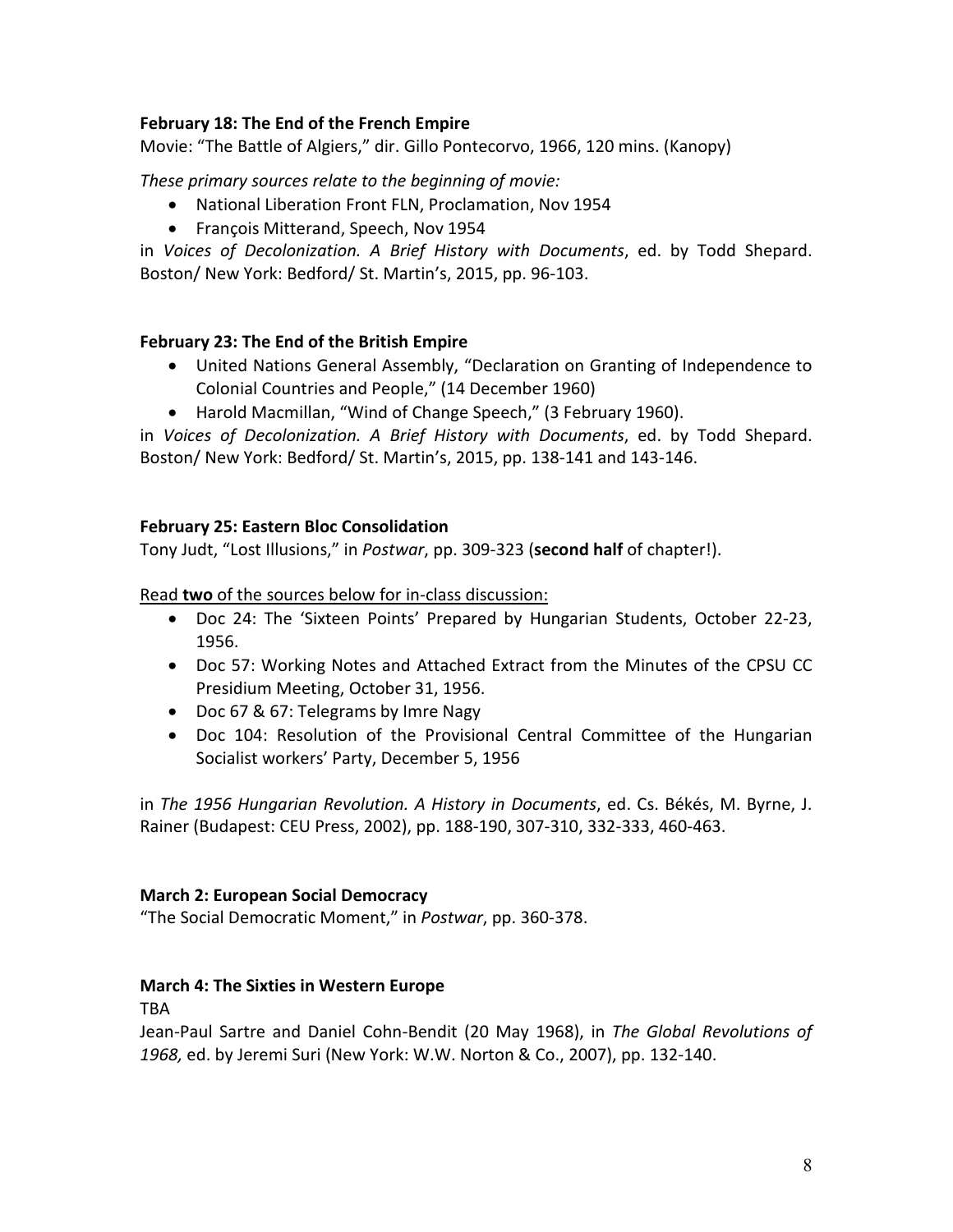#### **March 9: The Sixties in the East**

Tony Judt, "The End of the Affair," in *Postwar*, pp. 422-449.

Ludvík Vaculík, "Two Thousand Words for Workers, Farmers, Scientists, Artists, and Everyone," (27 June 1968), in *The Global Revolutions of 1968,* ed. by Jeremi Suri (New York: W.W. Norton & Co., 2007), pp. 158-165.

#### **March 11: The Seventies: Years of Crises**

Tony Judt, "Diminished Expectations," in *Postwar,* pp. 453-477.

#### **\*\* March 12: Choice of Primary Source Due – Blackboard Journal**

#### **March 16: Southern Europe**

Tony Judt, "A Time of Transition," in *Postwar*, pp. 504-523.

#### **March 18: Opposition to State Socialism**

Tony Judt, "The Power of the Powerless," in *Postwar*, pp. 559-584.

Charta 77 Declaration (1 January 1977), in in *The Global Revolutions of 1968,* ed. by Jeremi Suri (New York: W.W. Norton & Co., 2007), pp. 284- 289.

# **\*\*\* March 22 EOD: Primary Source Analysis Due – Blackboard Turnitin**

# **March 23: The 1970s: Crisis Mode and Détente**

Tony Judt, "Politics in a New Key," in *Postwar*, pp. 484-503.

#### **March 25: Neoconservative Revolutions**

Tony Judt, "The New Realism," in *Postwar,* pp. 535-558. Ronald Reagan, ["Address to Members of the British Parliament,](https://www.reaganlibrary.gov/research/speeches/60882a)" (8 June 1982).

# **March 30: Spring break day**

No class

# **April 1: 1989**

Tony Judt, "The End of the Old Order," in *Postwar*, pp. 592-633.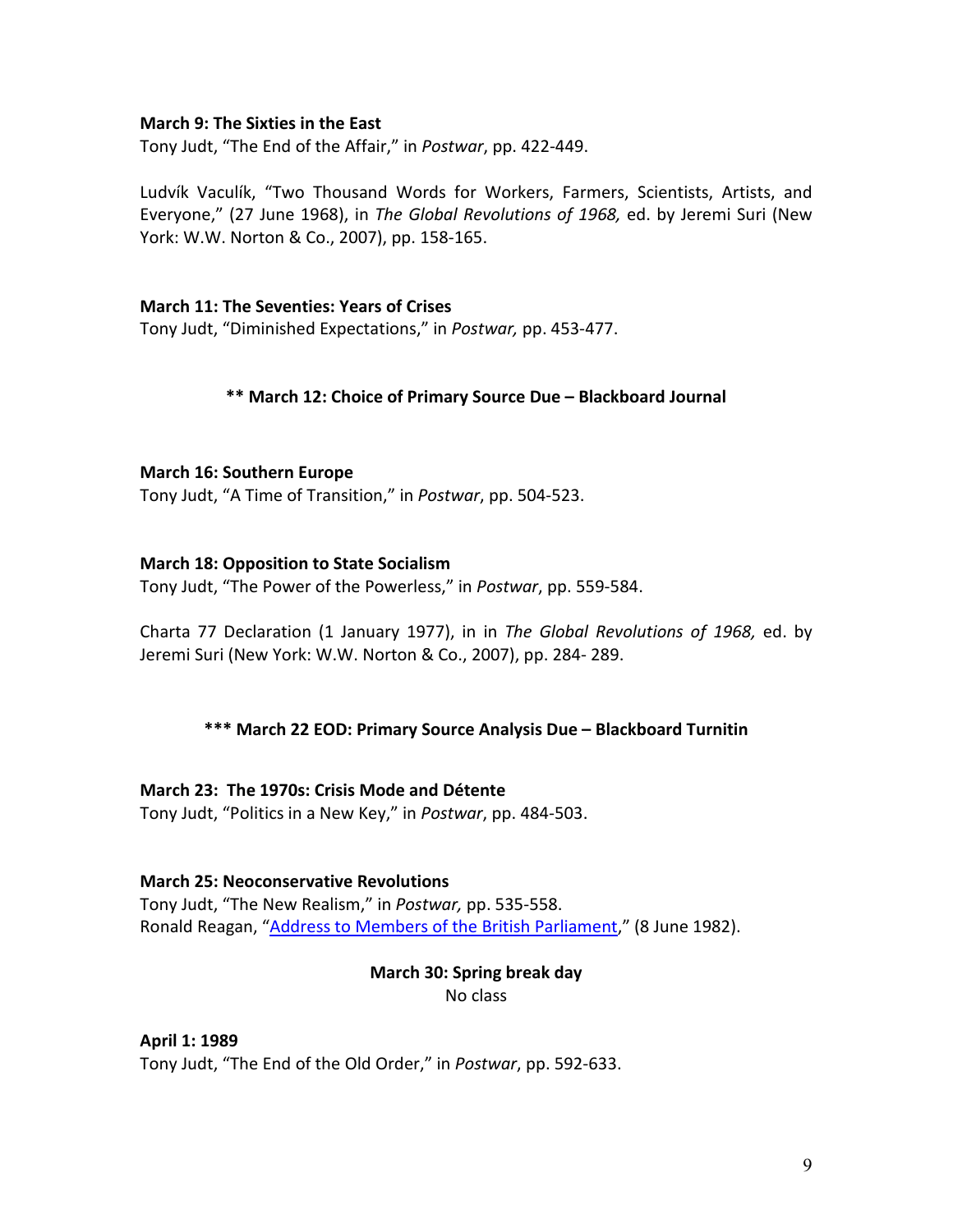Mikhail Gorbachev, ["Address given to the Council of Europe,](http://chnm.gmu.edu/1989/archive/files/gorbachev-speech-7-6-89_e3ccb87237.pdf)" Strasbourg, France, July 6, 1989.

# **April 6: The Collapse of the Soviet Union**

Tony Judt, "A Fissile Continent," in *Postwar*, pp. 652-664. (**not** the entire chapter!)

CNN, ["Cold War Conclusions,](https://www.youtube.com/watch?v=xidgcMW-LpA&list=PL3H6z037pboGWTxs3xGP7HRGrQ5dOQdGc&index=24&frags=pl%2Cwn)" episode 24, 1998, 47 mins.

# **April 8: The Breakup of Yugoslavia**

Tony Judt, "The Reckoning," in *Postwar*, pp. 665-685. (**not** the entire chapter!)

BBC Newsnight, ["Srebrenica. The Search for the](https://www.youtube.com/watch?v=tzBgmUpILIg) Truth," (7 July 2015) (14 mins).

# **April 13: Diversity, Racism, Segregation**

Movie: *La Haine*, dir. Mathieu Kassovitz, 1995 (98 mins). Kanopy

# **\*\* April 14 : Choice of Movie Due – Blackboard Journal**

# **April 15: United in Neoliberalism**

Choose **ONE** of the chapters:

Philip Ther, "Cotransformation. The Case of Germany," in *Europe since 1989*, (Princeton University Press, 2016), pp. 259-287.

# **OR**

Philip Ther, "Southern Europe: The New East?," in *Europe since 1989*, (Princeton University Press, 2016), pp. 235-258.

# **April 20 : European Union**

Movie: "L'Auberge Espagnole," dir. Cédric Klapisch, France/Spain 2003 (122 mins).

# **April 22: Spring break day**

*NO CLASS*

# **\*\* April 24, EOD: Movie Assignment Due – BLACKBOARD TURNITIN**

# **April 27: "Refugee Crisis" & Migration Today**

Last Week Tonight Show with John Oliver, ["Migrants and Refugees,](https://www.youtube.com/watch?v=umqvYhb3wf4)" HBO, 28 September 2015, 18 mins.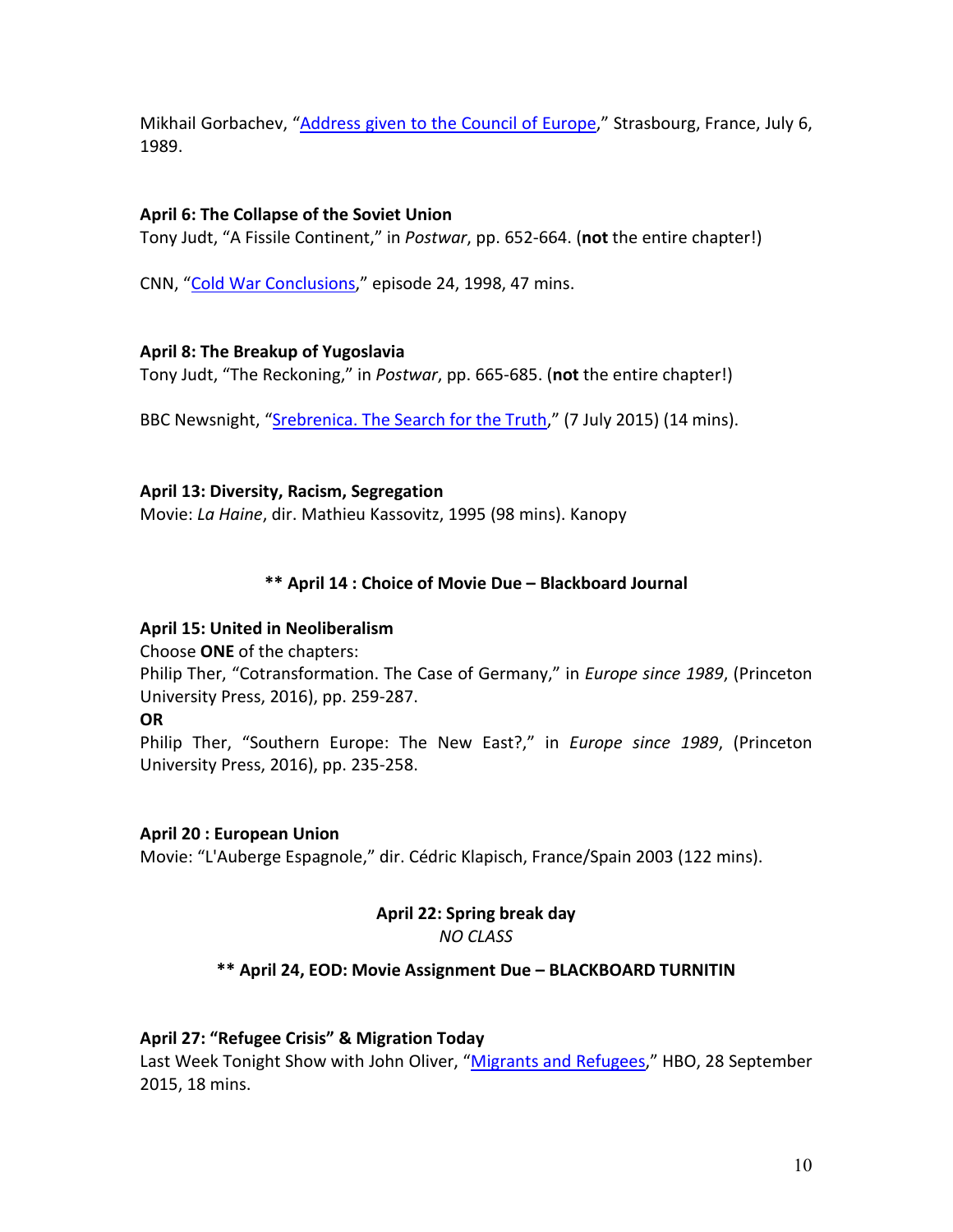# **April 29: Brexit & the EU Today**

*Adds up to 50 minutes viewing time!*

(Watch after the Guardian episode) DW English, "Brexit. Winners and Losers," 25 December 2020. URL:<https://www.youtube.com/watch?v=BZGfDNLDzDI&t=874s>

*The Guardian* journalist John Harris travelled the UK in 2019 as the negotiations over a deal with the EU were discussed in parliament.

Please watch **one** of the episodes (ca. 20 mins), take notes, prepare for group work.

- 1. "Brexit breakdown: southern discomfort | Anywhere but Westminster," 24 January 2019, URL: [https://www.youtube.com/watch?v=ZwbYjgL0qdA.](https://www.youtube.com/watch?v=ZwbYjgL0qdA)
- 2. "Brexit breakdown: fear and anger on the Irish border | Anywhere but Westminster," 13 February 2019, URL: [https://www.youtube.com/watch?v=SRMwCz\\_Q9b4&t=985s.](https://www.youtube.com/watch?v=SRMwCz_Q9b4&t=985s)
- 3. "Brexit breakdown: a big day in the north | Anywhere but Westminster," 21 March 2019, URL: [https://www.youtube.com/watch?v=y4uIC0AwD68.](https://www.youtube.com/watch?v=y4uIC0AwD68)
- 4. "Brexit breakdown: affluence, decay and fury in the Tory heartlands | Anywhere but Westminster," 9 April 2019, URL: [https://www.youtube.com/watch?v=k7E4Kxl7Ei4.](https://www.youtube.com/watch?v=k7E4Kxl7Ei4)

**-----------------------------------------**

# **General policies**

#### **Absences**

Absences are excused for illness, religious observance, participation in certain university activities, and other circumstances described in th[e university's policies](https://studentaffairs.jhu.edu/student-life/student-outreach-support/absences-from-class/) and must be explained **at least 6 hours** before class. The Health Center issues notes to verify visits that result in a student having to miss class for an extended period of time. Please present that note or any other doctor's note if you miss class for medical reasons.

# **Mental Health**

Please note that a new university-wide website has been created to provide information on a wide variety of services available to support student wellness. You can find this website at [http://wellness.jhu.edu.](http://wellness.jhu.edu/)

If you are struggling with anxiety, stress, depression or other mental health related concerns, please consider visiting the JHU Counseling Center. If you are concerned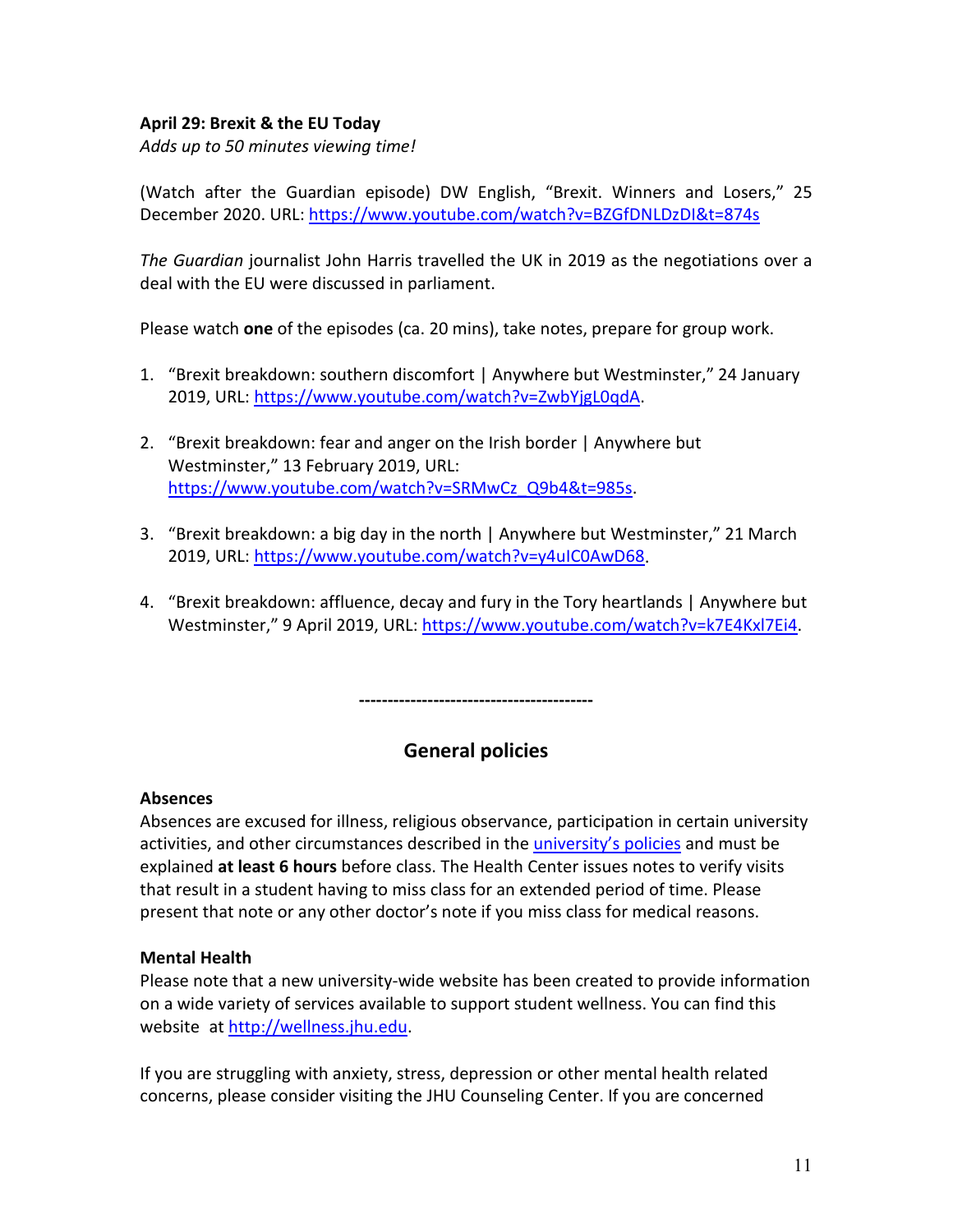about a friend, please encourage that person to seek out their services. The Counseling Center is located at 3003 North Charles Street in Suite S-200 and can be reached at 410- 516-8278 and online at [http://studentaffairs.jhu.edu/counselingcenter/.](http://studentaffairs.jhu.edu/counselingcenter/)

# **Academic Integrity**

The strength of the university depends on academic and personal integrity. In this course, you must be honest and truthful. Ethical violations include cheating on exams, plagiarism, reuse of assignments, improper use of the Internet and electronic devices, unauthorized collaboration, alteration of graded assignments, forgery and falsification, lying, facilitating academic dishonesty, and unfair competition. For more, see: <https://studentaffairs.jhu.edu/policies-guidelines/undergrad-ethics/>

*Please post by February 5, 2021 EOD to the "Pledge of Academic Integrity" assignment on blackboard the link to the official Homewood Undergraduate Ethics Policies, confirm in your own words that you have read and understood the rules of academic integrity that govern Hopkins, and pledge to abide by these rules in this class.*

Please choose "WRITE SUBMISSION" -- Do not upload a document.

# **Accommodations**

Accommodations will be made for those who need them. Please come talk with me in the first two weeks of the semester to discuss your needs. Any student with a disability who may need accommodations in this class must obtain an accommodation letter from Student Disability Services, 385 Garland, (410) 516-4720, studentdisabilityservices@jhu.edu.

# **Religious holidays**

Religious holidays are valid reasons to be excused from class. Students who must miss a class or an examination because of a religious holiday must inform the instructor as early in the semester as possible in order to be excused from class or to make up any work that is missed. More information may be found at the Religious and Spiritual Life (https://studentaffairs.jhu.edu/campus- ministries/) website.

# **Classroom Climate**

I am committed to creating a classroom environment that values the diversity of experiences and perspectives that all students bring. Everyone here has the right to be treated with dignity and respect. I believe fostering an inclusive climate is important because research and my experience show that students who interact with peers who are different from themselves learn new things and experience tangible educational outcomes. Note that you should expect to be challenged intellectually by me, the TAs, and your peers, and at times this may feel uncomfortable. Indeed, it can be helpful to be pushed sometimes in order to learn and grow. But at no time in this learning process